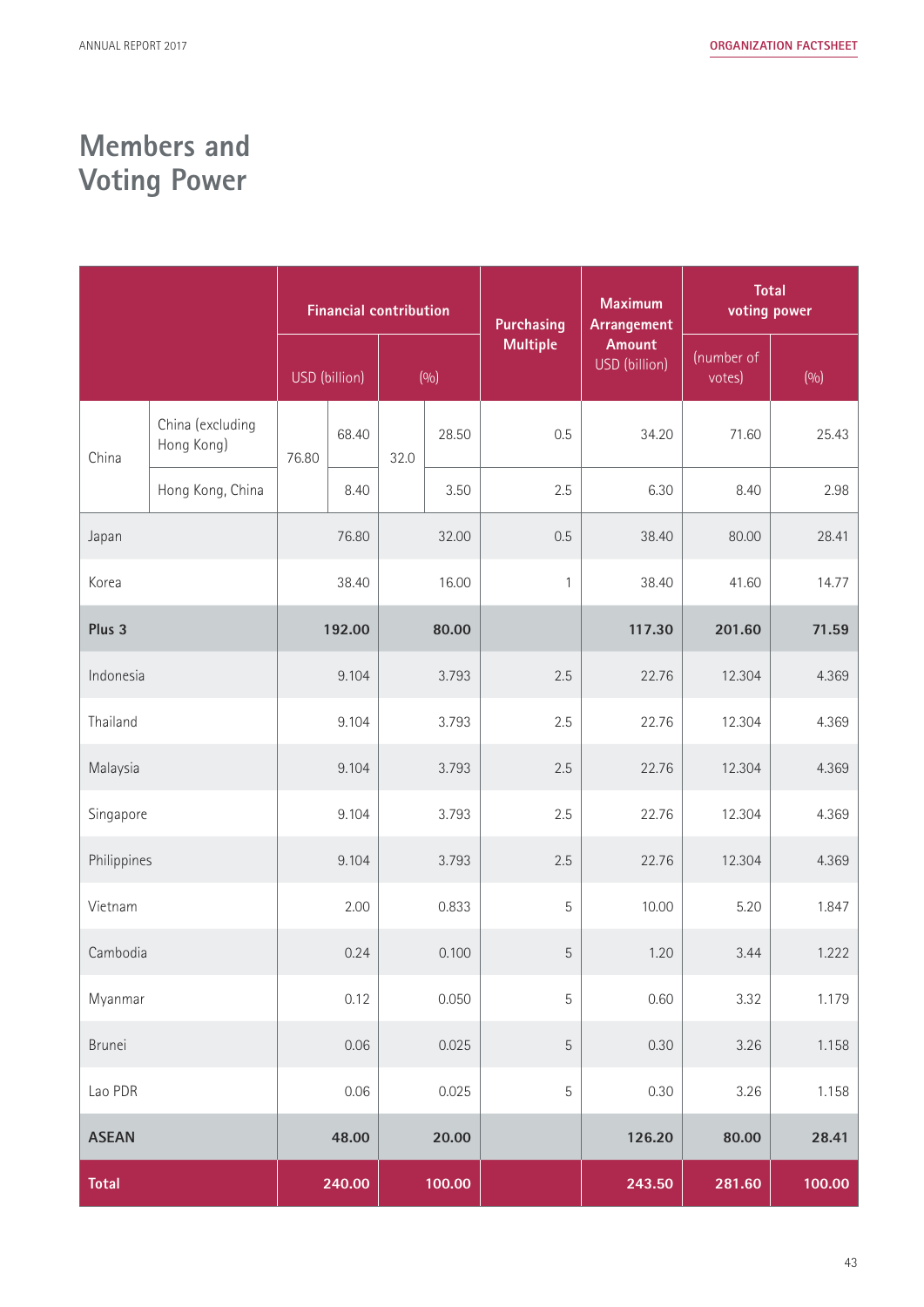# **Executive Committee Members**

| <b>Country</b>   | <b>Organization</b>                           | <b>Name</b>                | <b>Designation</b>                                    |  |
|------------------|-----------------------------------------------|----------------------------|-------------------------------------------------------|--|
| Brunei           | Ministry of Finance                           | Dato Ahmaddin Abd Rahman   | Deputy Minister of Finance                            |  |
| Darussalam       | Autoriti Monetari Brunei<br>Darussalam        | Adi Marhain Leman          | Assistant Managing Director                           |  |
| Cambodia         | Ministry of Economy and Finance               | Vongsey Vissoth            | Secretary of State                                    |  |
|                  | National Bank of Cambodia                     | Chanthana Neav             | Deputy Governor                                       |  |
| China            | Ministry of Finance                           | Yaobin Shi                 | Vice Minister                                         |  |
|                  | People's Bank of China                        | Gang Yi                    | Deputy Governor                                       |  |
| Hong Kong, China | Hong Kong Monetary Authority                  | Eddie Yue                  | Deputy Chief Executive                                |  |
| Indonesia        | Fiscal Policy Agency - Ministry of<br>Finance | Suahasil Nazara            | Deputy Minister                                       |  |
|                  | Bank Indonesia                                | Perry Warjiyo              | Deputy Governor                                       |  |
| Japan            | Ministry of Finance                           | Masatsugu Asakawa          | Vice Minister of Finance for<br>International Affairs |  |
|                  | Bank of Japan                                 | Tomoyuki Fukumoto          | Deputy Director General for Asian<br>Affairs          |  |
| Korea            | Ministry of Strategy and Finance              | Kunil Hwang                | Deputy Minister                                       |  |
|                  | Bank of Korea                                 | Minho Kim                  | Deputy Governor                                       |  |
| Lao PDR          | Ministry of Finance                           | Thipphakone Chanthavongsa  | Deputy Minister                                       |  |
|                  | Bank of Lao PDR                               | Vathana Dalaloy            | Deputy Governor                                       |  |
| Malaysia         | Ministry of Finance                           | Siti Zauyah binti Md. Desa | Deputy Secretary-General<br>(Policy)                  |  |
|                  | Bank Negara Malaysia                          | Abdul Rasheed Ghaffour     | Deputy Governor                                       |  |
| Myanmar          | Ministry of Planning and Finance              | Maung Maung Win            | Deputy Minister                                       |  |
|                  | Central Bank of Myanmar                       | Soe Thein                  | Deputy Governor                                       |  |
| Philippines      | Bangko Sentral ng Pilipinas                   | Diwa Guinigundo            | Deputy Governor                                       |  |
|                  | Department of Finance                         | Ma. Edita Z. Tan           | Assistant Secretary                                   |  |
| Singapore        | Ministry of Finance                           | Ching Yee Tan              | Permanent Secretary                                   |  |
|                  | Monetary Authority of Singapore               | Jacqueline Loh             | Deputy Managing Director                              |  |
| Thailand         | Ministry of Finance                           | Somchai Sujjapongse        | Permanent Secretary                                   |  |
|                  | Bank of Thailand                              | Mathee Supapongse          | Deputy Governor                                       |  |
| Vietnam          | Ministry of Finance                           | Ha Xuan Tran               | Vice Minister                                         |  |
|                  | State Bank of Vietnam                         | Hong Thi Nguyen            | Deputy Governor                                       |  |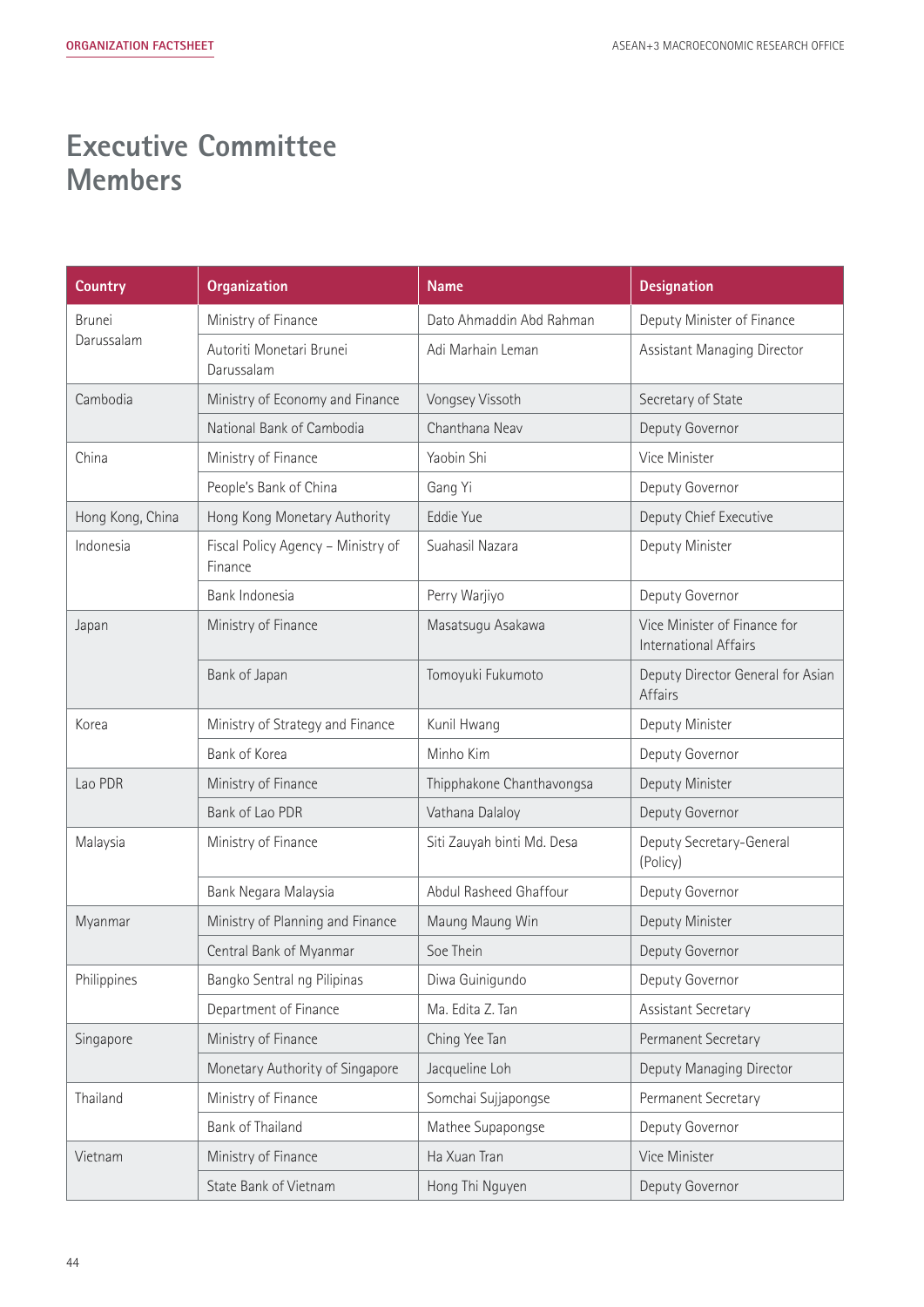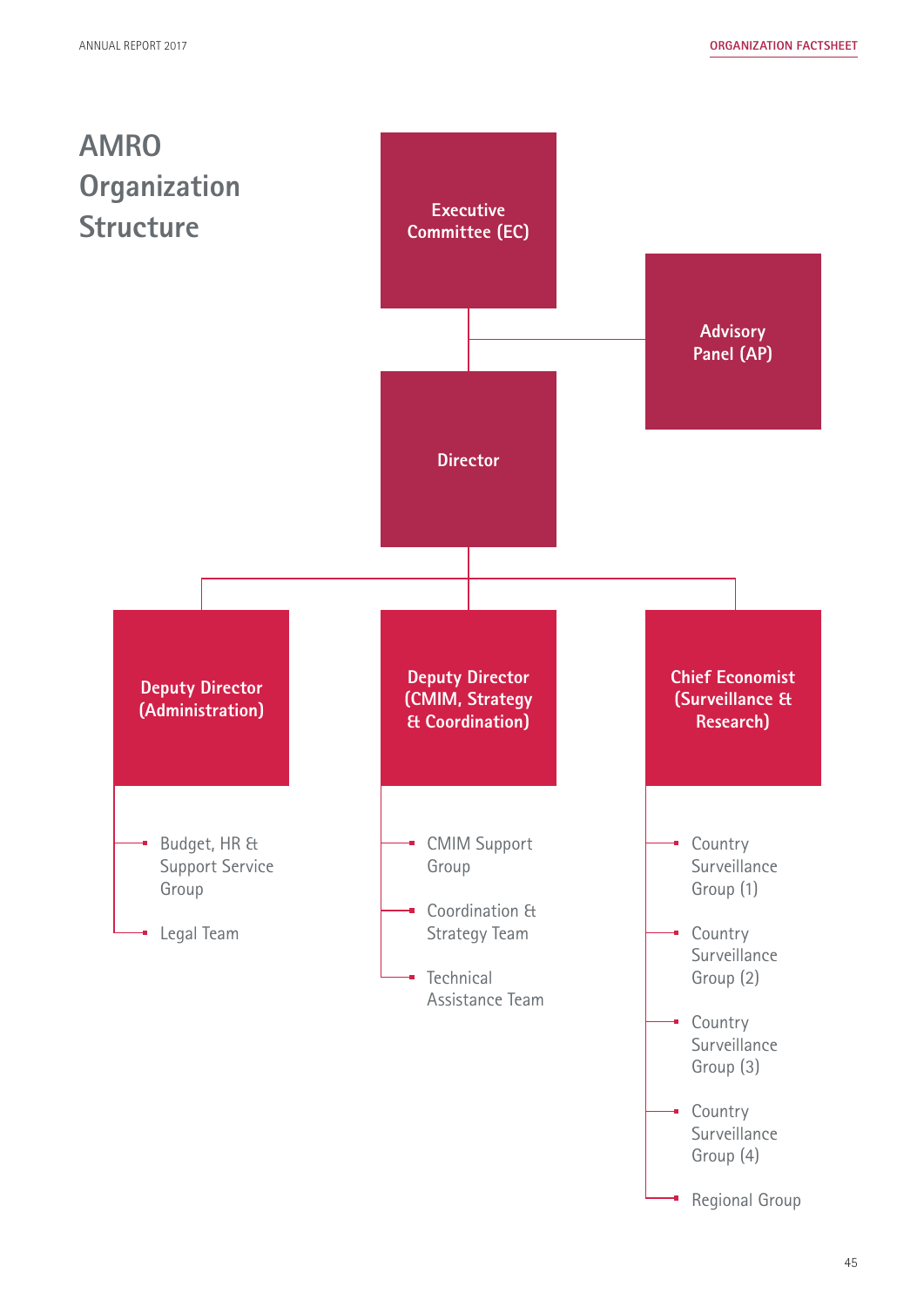### **Advisory Panel Members**

#### **1. Dr Akira Ariyoshi** *(Advisory Panel Chair)*

Dr Akira Ariyoshi is a Specially Invited Professor at the Graduate School of International Relations, International University of Japan. Dr Ariyoshi has extensive experience working with the Japanese Government and international financial institutions in macroeconomics and financial regulatory policies. He has held numerous portfolios, including Director of the Regional Office for Asia and the Pacific at IMF, Vice-Minister for International Affairs at the Japan Ministry of Finance, and Director of the Legal and Planning Division at the Japanese Financial Services Agency (FSA). Dr Ariyoshi moved to academia in 2010, and was a Professor at the School of International and Public Policy, Hitotsubashi University, until his retirement in March 2017.

Dr Ariyoshi's other current engagements include President of Japan Risk Forum, a non-profit organization of Chief Risk Officers (CROs) and risk specialists; he also serves on the Risk Committee of Mitsubishi UFJ Financial Group. He is a graduate of Tokyo University and holds a doctorate in Economics from Oxford University.

#### **2. Dr Maria Socorro Gochoco-Bautista** *(Advisory Panel Member)*

Dr Maria Socorro Gochoco-Bautista is the Bangko Sentral ng Pilipinas Sterling Chair Professor of Monetary Economics at the University of the Philippines School of Economics. She began her academic career as an Assistant Professor at the University of Hawaii at Manoa. Subsequently, she went on

to be a Visiting Research Scholar at the Center for Pacific Basin Monetary and Economic Studies of the Federal Reserve Bank of San Francisco, and a Senior Research Fellow at the Bank for International Settlements (BIS) Office for Asia and the Pacific in Hong Kong. More recently, she spent five years as Senior Economic Advisor in the Office of the Chief Economist at the Economic and Research Department of ADB. A member and former Chair of the Asian Shadow Financial Regulatory Committee, and an Associate Editor of Asian Economic Papers, Dr Gochoco-Bautista also sits on the advisory boards of other regional and international journals. She has published widely in the areas of monetary economics and open economy macroeconomics. She has a Bachelor in Economics, Magna cum laude and Phi Beta Kappa from Mount Holyoke College, and a doctorate in Economics from Columbia University.

#### **3. Mr Kyung Wook Hur** *(Advisory Panel Member)*

Mr Kyung Wook Hur is a Senior Advisor at Bae, Kim & Lee LLC (BKL) and the chief advisor of the KSP program of KDI to India. He is also the chair of advisory board for CFA Society Korea. Previously, Mr Hur served as Director for International Finance Bureau and Deputy Vice Minister of International Finance for the Ministry of Strategy and Finance, Korea, Secretary of National Affairs for the Office of President (Blue House), First Vice Minister of Strategy and Finance, and Ambassador Extraordinary and Plenipotentiary of Korea to the Organization for Economic

Co-operation and Development (OECD). During which time, he also delivered lectures as a Visiting Professor at Seoul National University Graduate School of International Studies and at KDI School of Public Policy and Management.

Mr Hur has extensive experience in policy making and implementation, as well as deep knowledge of the Korean economy, international economy, and international finance.

#### **4. Dr Mohamad Ikhsan** *(Advisory Panel Member)*

Dr Mohamad Ikhsan is the Advisor to the Vice President of the Republic of Indonesia. Prior to that, he was special advisor to the Coordinating Minister for Economic Affairs. Dr Ikhsan is concurrently a Professor of Economics at the University of Indonesia and a member of Policy Advisory Committee at ADBI in Tokyo, Japan.

Dr Ikhsan serves as a non-executive board member in several state-owned enterprises and private companies. Before joining the government, he was the Director for the Institute of Economics and Social Research University of Indonesia. From 2008 to 2014, Dr Ikhsan was a member of the Board of Trustee International Food Policy Research Institute (IFPRI), Washington D.C.

Dr Ikhsan holds a doctorate in Economics from the University of Illinois at Urbana-Champaign, USA, and a Master in Economics from Vanderbilt University in Nashville, Tennessee, USA. He received his Bachelor in Economics from the University of Indonesia.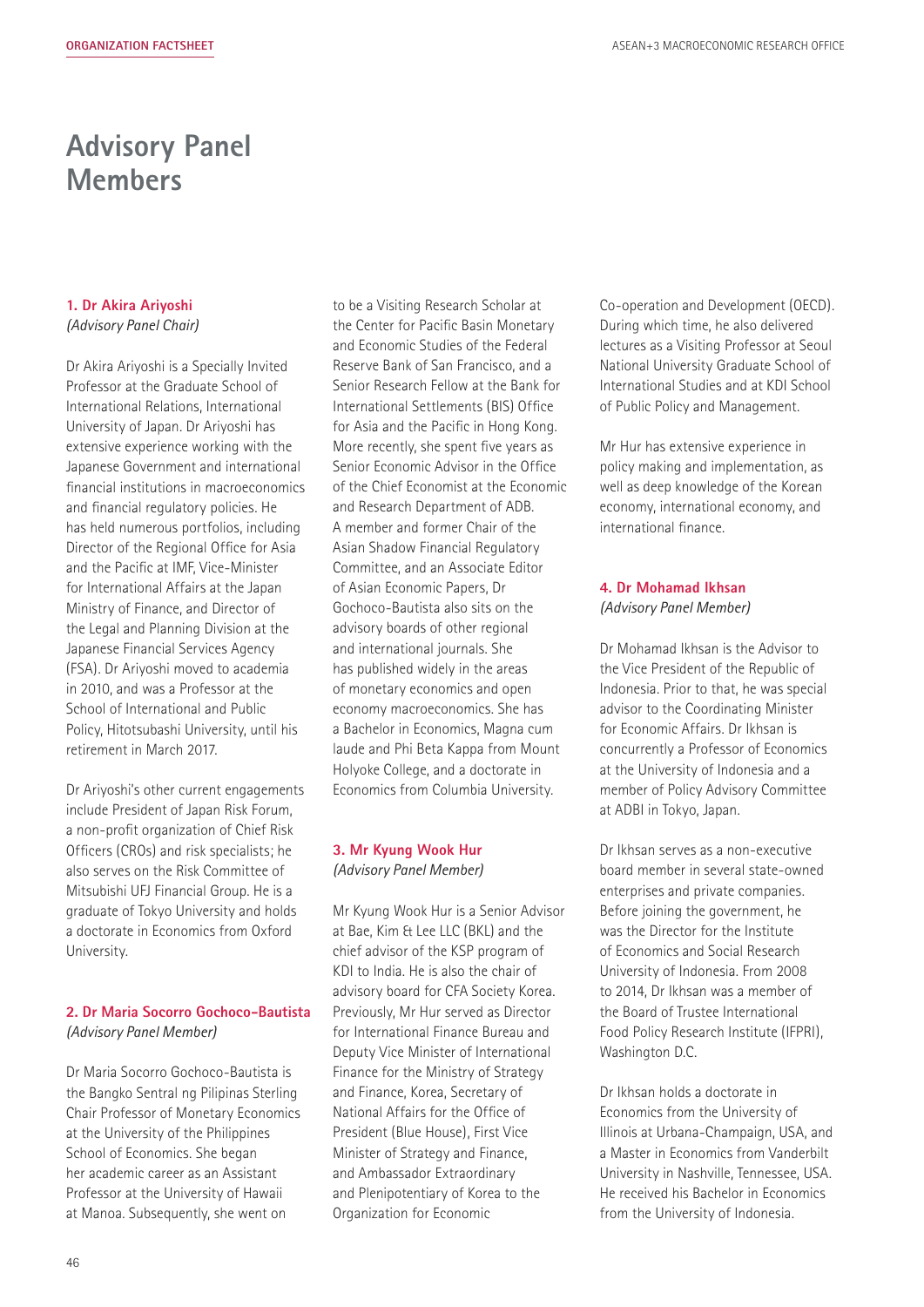

#### **5. Dr Feng Lu** *(Advisory Panel Member)*

Dr Feng Lu is currently a Professor of Economics at the National School of Development (NSD) at Peking University, China. He had served as Deputy Dean for NSD formerly. Dr Lu also serves as an advisor and a member of expert groups for various government agencies in China, including Ministry of Finance, Ministry of Human Resources and Social Security, and People's Bank of China.

Leveraging his extensive knowledge of the China economy on issues such as exchange rates, external imbalance, capital return, food security and agricultural development, Dr Lu has

published over 40 academic papers in various Chinese and English journals, six academic books and numerous magazine articles. In addition, Dr Lu was the founding editor of *China Economic Journal*, the official English journal for China Center for Economic Research at Peking University.

#### **6. Dr Bandid Nijathaworn** *(Advisory Panel Member)*

Dr Bandid Nijathaworn is presently President and CEO of the Thai Institute of Directors, a Visiting Professor at Hitotsubashi University, Tokyo, Japan, and a member of the Council of Trustees and the Board of

Directors of Thailand Development Research Institute (TDRI). Dr Nijathaworn is an established economist with expansive experience in macroeconomics. He left the Bank of Thailand (BOT) in November 2010, after a decade of service, to work on improving Thailand's corporate governance and manage the country's private sector anti-corruption initiative in his capacity as President and CEO of the Thai Institute of Directors. During his tenure at the BOT, he held the position of Deputy Governor for the portfolios of Monetary Stability and Financial Stability.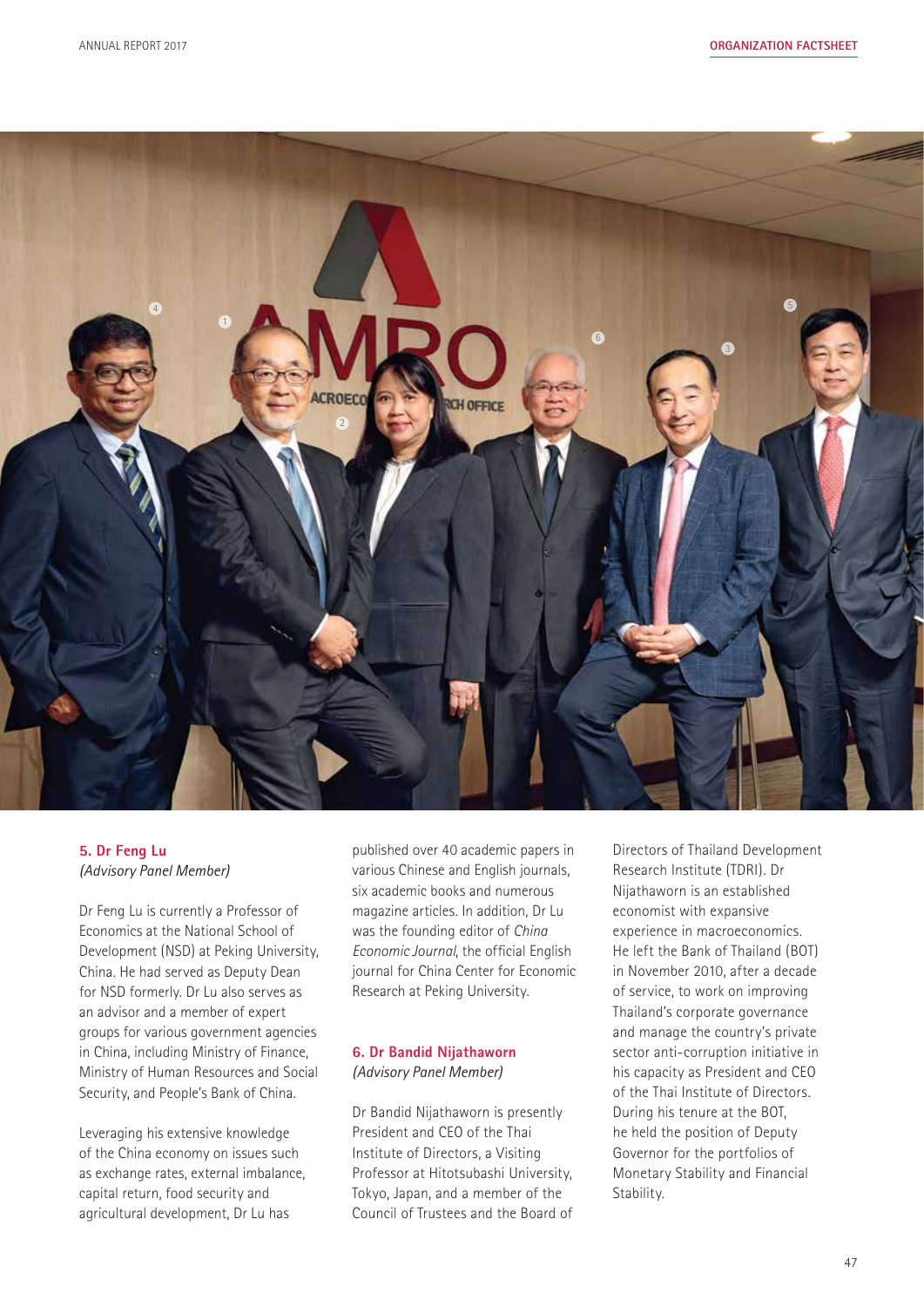### **Senior Management Team**

#### **1. Dr Junhong Chang** *AMRO Director*

Dr Junhong Chang became the third director of AMRO in May 2016.

Dr Chang's career in public and international public service spans over two decades. This has provided her with rich experiences in regional and multilateral economic and financial fora, as well as profound insights on the global economy, international finance, international development, and regional financial cooperation.

Prior to her appointment in AMRO, Dr Chang served as Deputy Director General of the Department of International Economic Relations in the Ministry of Finance, China. From 2011 to 2015, she was responsible for China's engagement in multilateral platforms such as the G20, APEC and ASEAN+3, as well as bilateral economic and financial dialogues with other major economies. Dr Chang has also held several senior positions in international financial institutions, including Alternate Executive Director for China at the World Bank Group from 2009 to 2010 and Advisor to the Executive Director for China at ADB between the period of 2002 and 2004.

Dr Chang holds a Ph.D. in Economics from the Institute of Asia Pacific Studies of the Chinese Academy of Social Sciences (CASS) and a Master of Engineering from the Management School of Tianjin University, China.

#### **2. Mr Byungseo Yoo** *AMRO Deputy Director (Administration)*

Mr Byungseo Yoo was appointed as AMRO Deputy Director in September 2017. He is responsible for AMRO's Administration functions including Human Resource management, budgets, and legal affairs.

Mr Yoo began his career as a government official in 1995 and has over 20 years of experience in the areas of planning and budgeting, international finance and development. Prior to joining AMRO, he served in the Office of the President (Cheong Wa Dae) as Chief Assistant Secretary to the President for Planning from 2016 to 2017 and to the President for Economic and Financial Policy from 2012 to 2013. He also held various key positions in the Ministry of Strategy and Finance, Korea, including Senior Director of the Welfare, Land and Transportation, and Education Budget Divisions in the Budget Office between 2013 and 2016. During his tenure, he was in charge of setting the Korean national strategy, formulating and coordinating national budget, macroeconomic policies, and international cooperation and official development assistance (ODA) policy.

Mr Yoo also worked as Senior Economist for the Japan and Korea Desk in the department of Economics at the OECD in France between 2009 and 2012, and was involved in OECD Economic Outlook and Surveys.

Mr Yoo holds a Master of Science in Industrial Administration from Krannert Graduate School of Management, Purdue University, USA and a Bachelor of Economics from Seoul National University.

#### **3. Mr Yasuto Watanabe** *AMRO Deputy Director (CMIM, Strategy & Coordination)*

Mr Yasuto Watanabe assumed the position of AMRO Deputy Director in June 2016 and is responsible for CMIM support, strategy and coordination.

Mr Watanabe brings more than 25 years of extensive experiences in international finance and development finance, regional financial cooperation and financial regulation since the beginning of his career at the Ministry of Finance, Japan, in 1992. Before joining AMRO, Mr Watanabe served as Assistant Commissioner of the Financial Services Agency, Japan until 2016 and had oversight of international cooperation, international financial market, financial reporting issues and trade negotiations. He was the lead negotiator for the Trans-Pacific Partnership (TPP), and was also involved in Regional Comprehensive Economic Partnership (RCEP) and Trade in Services Agreement (TiSA/WTO).

Mr Watanabe has held board member positions at multilateral development banks. He was an Alternate Executive Director at the ADB from 2008 to 2011 and Senior Counselor at the Inter-American Development Bank from 1998 to 2001. In addition, he served as the Vice Chairman of the sixth policy committee of the International Organization of Securities Commissions (IOSCO) from 2014 to 2016.

Mr Watanabe holds a Master of Arts in International/Development Economics from Yale University, and Bachelor degrees in Economics and in Management from the University of Tokyo.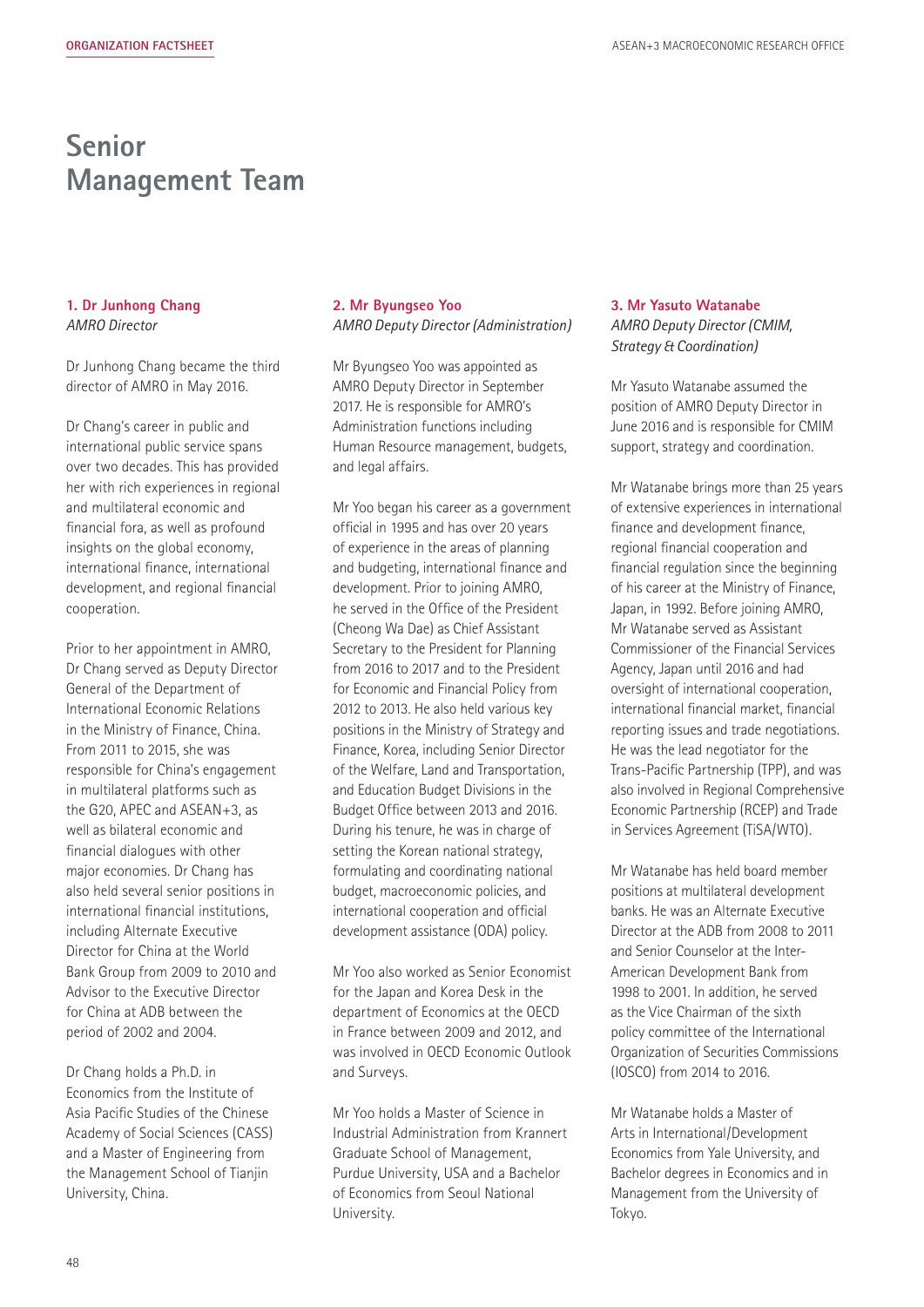

#### **4. Dr Hoe Ee Khor** *AMRO Chief Economist*

Dr Hoe Ee Khor is the Chief Economist of AMRO. He is responsible for overseeing and conducting macroeconomic and financial market surveillance for East Asia and member economies in the region. He is also a member of the senior management team responsible for setting the strategic direction and management of AMRO.

Prior to joining AMRO, Dr Khor was a Deputy Director of the Asia and Pacific Department (APD) at the IMF. He was in charge of overseeing surveillance work on six ASEAN and 12 Pacific Island countries. Dr Khor started his career as an economist at the IMF in 1981 and has experience working with economies in the Western Hemisphere, Asia and Pacific. He was IMF's Deputy Resident Representative in China between 1991 and 1993.

Dr Khor also served at the Monetary Authority of Singapore (MAS) from 1996 to 2009. He held the position of Assistant Managing Director from 2001 to 2009 and was responsible for economic research, monetary policy, macro-financial surveillance, and international relations. After his stint at MAS, Dr Khor went on to become Head of Economic Development and Chief Economist at the Abu Dhabi Council for Economic Development (ADCED) from 2009 to 2010.

Dr Khor obtained his Bachelor in Economics/Mathematics from the University of Rochester and Ph.D. in Economics from Princeton University.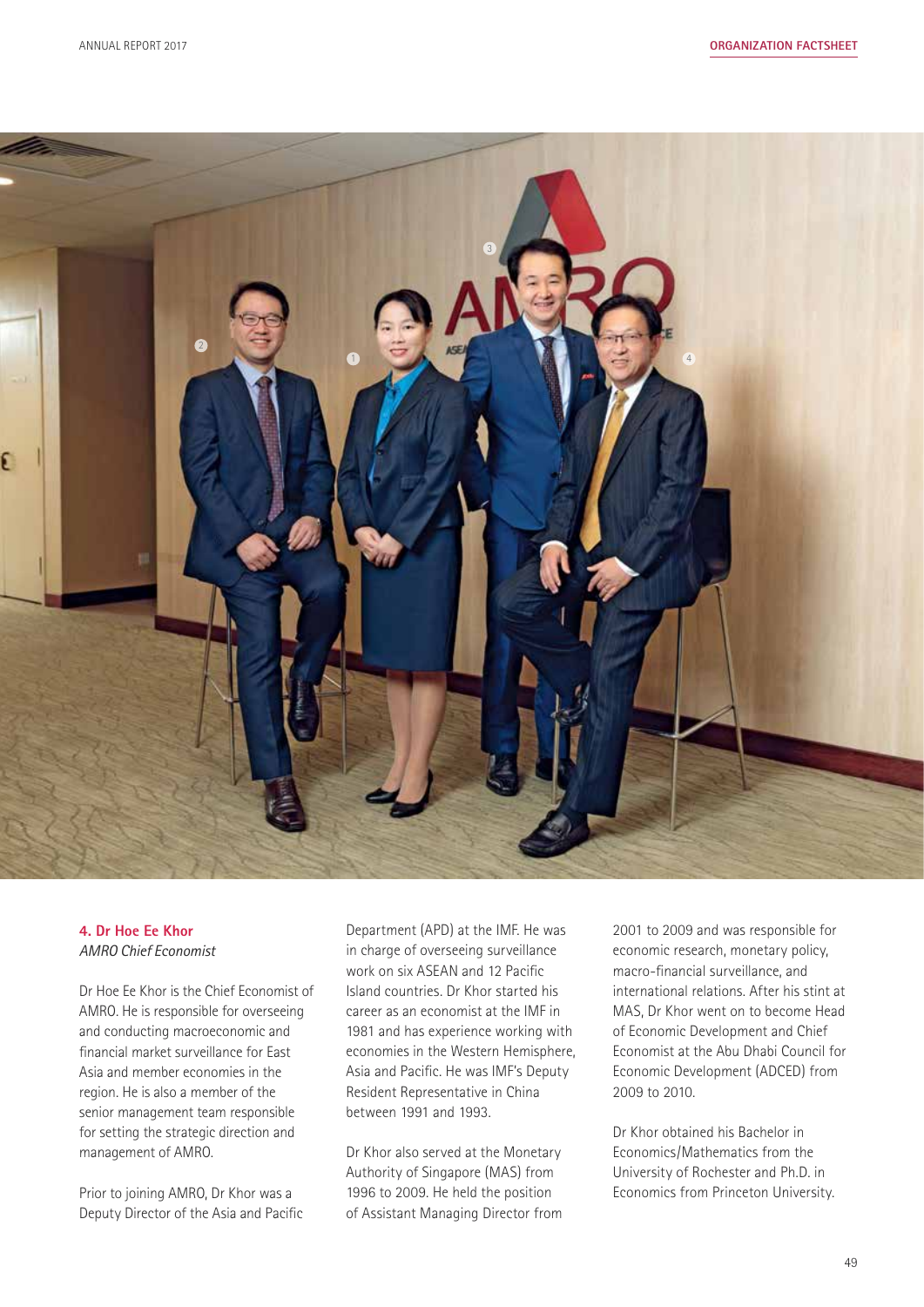# **AMRO Family**